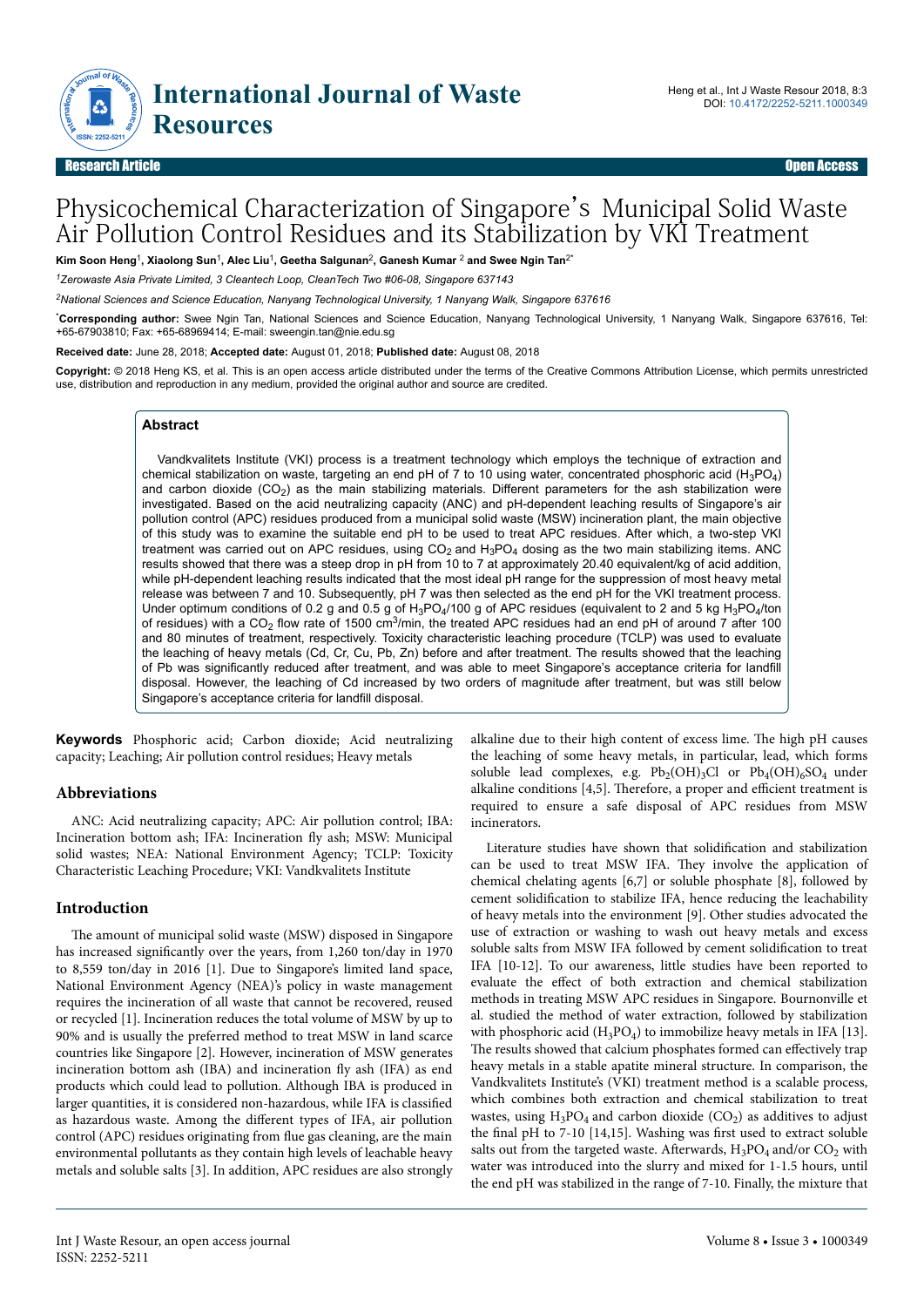consists of treated IFA and wastewater was filtered using a filter press and the wastewater was treated separately [14,15]. Figure 1 illustrates a schematic diagram of a two-step VKI treatment process. As both  $H_3PO_4$  and  $CO_2$  have a considerable buffering capacity, they have the potential to decrease the high pH of APC residues while preserving the alkalinity. Нis serves as a protection from any possible acidification in future [16].

Typically, variations in VKI treatment process include the one-step and two-step treatment, whereby one-step treatment excludes the filtration step after the initial extraction process, thus saving on water consumption [17]. In contrast to conventional treatments like stabilization and solidification, VKI treatment can greatly reduce the leaching of heavy metals, without increasing the mass and volume; and reducing the alkalinity of the treated IFA. Furthermore, VKI treatment is a possible green alternative as it could tap on industrial flue gas for CO<sub>2</sub> gas source.

This study aims to characterize the physicochemical properties, acid neutralizing capacity (ANC), and alkalinity of Singapore's APC residues from the MSW incineration plant. Нe treatment conditions of two-step VKI process were optimized, using pH,  $\text{H}_{3}\text{PO}_{4}$  and  $\text{CO}_{2}$  as the main parameters. Нe end pH for VKI treatment was determined by evaluating the ANC and pH-dependent leaching results of untreated APC residues. The effectiveness of VKI treatment was evaluated using the Toxicity Characteristic Leaching Procedure (TCLP) method, with Cd, Cr, Cu, Pb and Zn tested and compared to Singapore's acceptance criteria for landfill disposal. In addition, the feasibility of simplifying the two-step VKI process into a one-step VKI process under optimized conditions was explored as well.

### **Materials and Methods**

### **Characterization of APC residues**

The APC residues used in this study were collected from a MSW incineration plant in Singapore. Particle size distribution was determined by a laser particle size analyzer (LA-960 Horiba, Japan). The bulk density was determined by compacting the APC residues in a measuring cylinder. Нe moisture content was measured by drying the APC residues at 105°C for 24 hours. Нe loss on ignition (LOI) was determined by calcining the dried APC residues at 550°C for 2 hours.

BS EN 14429:2015 was adopted for evaluating the alkalinity and ANC of APC residues. 30 g of APC residues was mixed with 300 mL ultrapure water (18.2 MΩ.cm, Millipore Milli-Q, and USA) in 500 mL HDPE bottles to determine the natural pH of the leachate.

The bottles were placed in an overhead rotator (Heidolph, Germany) for 1 hour at 10 rpm, and pH measurements were taken every 12 hours over a 48 hour period. Нe pH was measured by Mettler-Toledo FiveEasy Plus pH meter. Нe experiments were then repeated in a similar manner with various  $\rm HNO_3$  concentrations in the range of 1.00-1.15 M for the determination of acid concentration required to reduce the pH to neutral levels.

For the ANC investigation, 100 and 135 mL ultrapure water were added to 15 g of APC residues, respectively in separate 250 mL beakers, covered with cling film and placed on a magnetic stirrer (IKA® RH basic 2, China) at 500 rpm.

Then, 5 M  $HNO<sub>3</sub>$  was added to the mixture every 30 minutes thereafter to induce a drop in pH, till a maximum liquid to solid  $(L/S)$ ratio not exceeding 10. Typically, 5 M  $\rm HNO_3$  was used so that the end

pH of the APC residues could be reduced further to acidic levels (at pH=2). ANC was then obtained in terms of the number of moles of HNO3 equivalents per kg dry APC residues via Equation 1 below [2]:

$$
ANC\left(\frac{eqv}{kg}\right) = \frac{Concentration\ of\ HNO_3 \times Volume\ of\ HNO_3\ added}{Mass\ of\ APC}
$$
\n(1)

#### **pH-dependent leaching on APC residues**

A pH-dependent leaching based on BS EN 14429: 2015 was carried out to evaluate the heavy metal leaching of untreated APC residues under different pH conditions. After leaching, the leachates were filtered with 0.45 μm nylon membrane using a vacuum pump. The leachates were acidified to pH <2 with concentrated  $\rm HNO_3$ , and tested for Cd, Cr, Cu, Pb and Zn concentration with an Inductively Coupled Plasma-Optical Emission Spectrometer (ICP-OES) from PerkinElmer Optima 8300. Нe ICP-OES absorption wavelengths for Cd, Cr, Cu, Pb, and Zn were set at 228.802, 267.716, 327.393, 220.353 and 206.200 nm, respectively.

### **VKI treatment**

In the two-step VKI process as shown in Figure 1, 100 g of APC residues were washed with 300 mL of ultrapure water corresponding to L/S ratio=3 L/kg for an hour to remove soluble salts. 250 rpm was optimized as the stirring speed due to the viscous nature of the slurry. After washing, the slurry was filtered through a 0.45  $\mu$ m nylon membrane using a vacuum pump.

The filter cake obtained was further mixed with 300 mL of ultrapure water, and treated with concentrated  $H_3PO_4$  (85%, Merck, Germany) and purified CO<sub>2</sub> (99.8%, Singapore Oxygen Air Liquide Pte Ltd, Singapore). The dosage range of  $H_3PO_4$  investigated was between 0 to 90 g/kg of APC residues, while the  $CO<sub>2</sub>$  flow rate investigated was in the range of 1500 to 2500  $\text{cm}^3/\text{min}$ .

A flow meter (Gillian GilAir® Plus Air Sampling Pump) was used to monitor the flow rate of  $CO<sub>2</sub>$ . The pH of the suspension was measured at an interval of 20 minutes until a final pH of 7 was attained. Afterwards, the suspension was filtered through a 0.45 µm nylon membrane filter. Нe treated filter cake was obtained, and the wastewater was treated separately which was not covered in this study.

In the one-step VKI process, 100 g of APC residues were washed with 300 mL of ultrapure water corresponding to  $L/S=3$   $L/kg$ . After one hour, without separating the washing water, optimized dosages of  $H_3PO_4$  and  $CO_2$  based on two-step VKI process were added to the slurry. Нe suspension was then filtered through a 0.45 µm nylon membrane to obtain the treated filter cake.

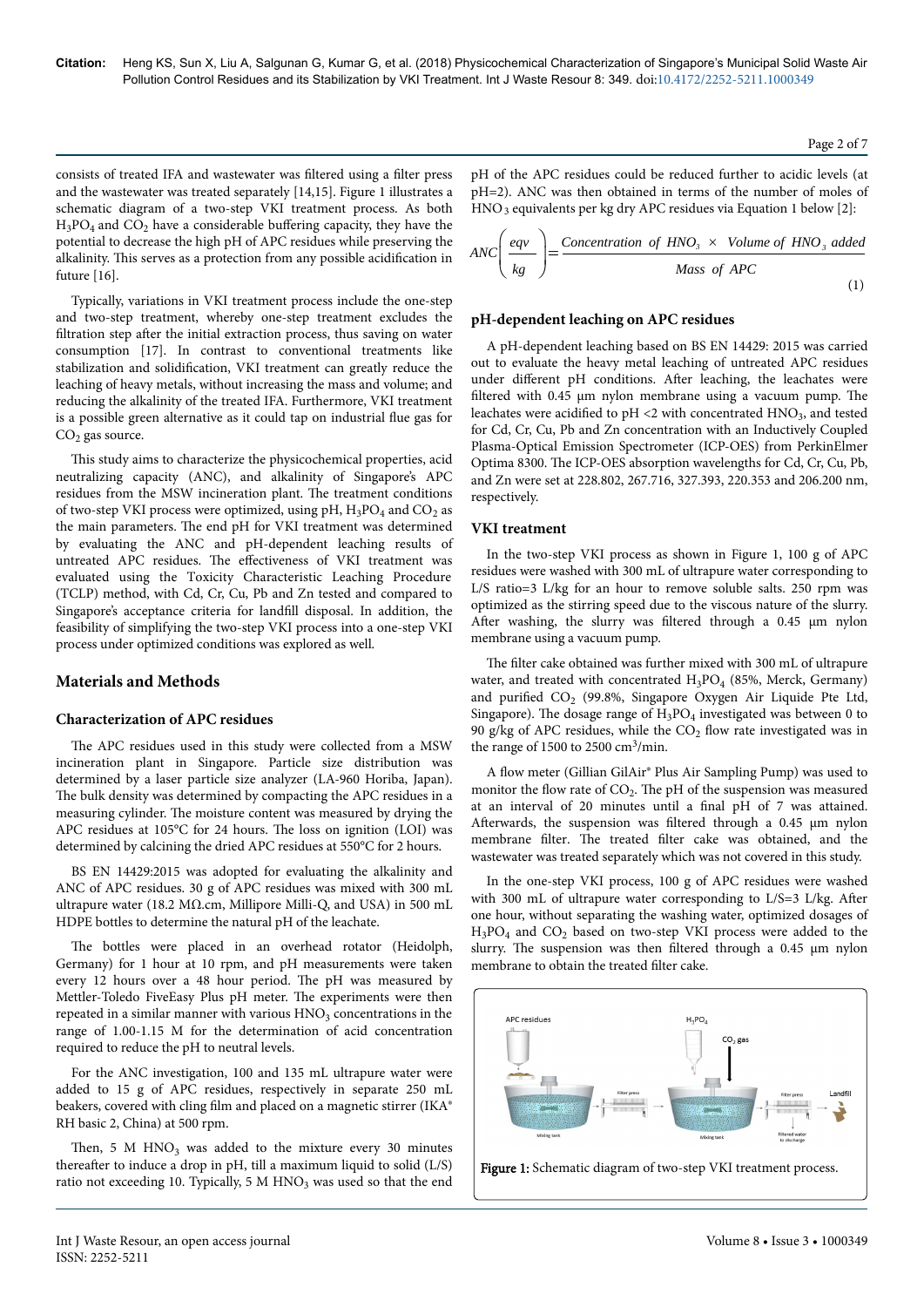### **TCLP leaching**

Toxicity characteristic leaching procedure (TCLP) based on US EPA SW-846 test method 1311 was used to evaluate the leaching behavior of heavy metals in untreated and VKI treated APC residues. Extraction fluid #2 (pH 2.88) was prepared using ultrapure water and glacial acetic acid (99.85%, Sigma-Aldrich, USA) [18]. After leaching, the leachates were filtered through 0.7 µm glass fiber filter using a vacuum pump. Triplicate leaching tests were done. All leachates were acidified to pH <2, and analyzed for Cd, Cr, Cu, Pb, and Zn using ICP-OES.

### **Results and Discussion**

### **Physicochemical properties**

It can be seen from Figure 2 that APC residues have a particle size distribution of 2 to 110 μm, with the most prevalent residue particle size by frequency being about 10 μm in diameter. Нe bulk density, moisture content and LOI results were consistent with literature data [2], and tabulated in Table 1.





| <b>Parameters</b>                 | Value |
|-----------------------------------|-------|
| Bulk density (kg/m <sup>3</sup> ) | 560   |
| Moisture content (%)              | 1.71  |
| $LOI$ $(\% )$                     | 7.13  |

#### Table 1: Physicochemical characteristics of APC residues.

Figure 3(a) shows that APC residues had a very alkaline initial pH of about 12 when measured in ultrapure water. Нis is consistent with literature, which gives the range of 11.0-12.5 for APC residues [2]. APC residues are highly alkaline due to the presence of highly soluble hydrated calcium hydroxide and excess lime added during the flue gas cleaning stage. Figure 3(a) further indicates that it required about 30 hours for the APC residues to be completely neutralized by 1.10 M  $HNO<sub>3</sub>$  with pH dropping from pH 12 to 7.

In terms of ANC results, Figure 3(b) shows that there was a gradual decrease in pH from 12 to 11 when 19 eqv/kg of 5 M  $\rm HNO_3$  was added. However, there was a steep drop in pH from 10 to 7 after adding about 20.40 eqv/kg of 5 M HNO<sub>3</sub>. Two prominent inflection points were also observed, at about 20.63 and 25.40 eqv/kg of acid addition. Comparing to similar studies from Chandler et al. and Zhang et al., it can be observed that the ANC of APC residues in this study was significantly higher [2]. One possible reason could be the variations in the initial pH of the APC residues, which in turn affected the amount of acid

required for neutralization. Another factor could be the difference in the incineration process and the chemical composition of the APC residues in different countries, possibly varied by the amount of lime or CaO being added. ANC reflects the amount of excess CaO present, which can indicate the operating conditions of the incineration plant process [2].



**Figure 3:** (a) Neutralization kinetics of APC residues by  $HNO<sub>3</sub>$  (b) ANC curve of APC residues.

#### **pH-dependent leaching result**

The leaching of Cd and Cu followed a typical cationic solubility pattern, namely the concentrations were significantly high under acidic conditions, and decreased gradually as the pH increased. Figure 4 shows that the leaching of Cd was the highest (6.41 mg/L) at pH 2, and it decreased steadily to 5.40 mg/L at pH 6. At pH 7 and above, Cd leaching dropped to 1.50 mg/L, and reached 0.03 mg/L at pH 9. Similar trend was reported in the literature [5,19,20] which indicated that the leaching of Cd increased under acidic conditions. Under alkaline conditions, the formation of possible insoluble Cd compounds, such as  $Cd(OH)_2$  and  $CdCO_3$ , could have reduced the leaching of Cd significantly [19,20]. For Cu, the leaching was maintained at about 50 mg/L between pH 2-5, after which there was a significant drop to 3.18 mg/L at pH 6, and to below ICP-OES detection limit at pH 7 and above. A possible reason could be the production of tenorite (CuO) and  $Cu(OH)<sub>2</sub>$  at pH 5 and above [20,21]. Hence, Cd and Cu can be seen to show very limited solubility under basic pH conditions, due to the formation of highly insoluble compounds [22] that restrict their leaching into the environment.

Pb and Zn form amphoteric compounds, and thus leaching were high at both acidic and basic conditions, but demonstrated minimal leaching at neutral pH. Figure 4 shows that Pb leaching was high at both pH 2 (25.8 mg/L) and pH 12 (74.7 mg/L), and it remained below ICP-OES detection levels between pH 7-10. Нis could be caused by the formation of amphoteric oxides such as lead (II and IV) oxides that are readily soluble in acidic and alkaline solutions to produce the corresponding plumbite and plumbate soluble salts respectively [23]. It was reported by Jing et al. that the leaching behavior of Pb can be divided into three stages based on the leachate's pH [4]. At pH >12, a high leaching occurs as Pb forms soluble hydroxide anion complexes. Between pH 6 and 10, Pb leachability is low as a result of adsorption and precipitation. At pH <6, ANC is completely consumed and therefore free Pb ions leached out freely [4]. Нe leaching of Zn decreased from 567 mg/L at pH 2 to 0.26 mg/L at pH 8, possibly due to the precipitation of  $Zn(OH)_2$  which reduced its solubility. Under alkaline conditions, Zn can form soluble zincate soluble complexes [24], which could explain the increase in leaching at pH 11 and above.

#### Page 3 of 7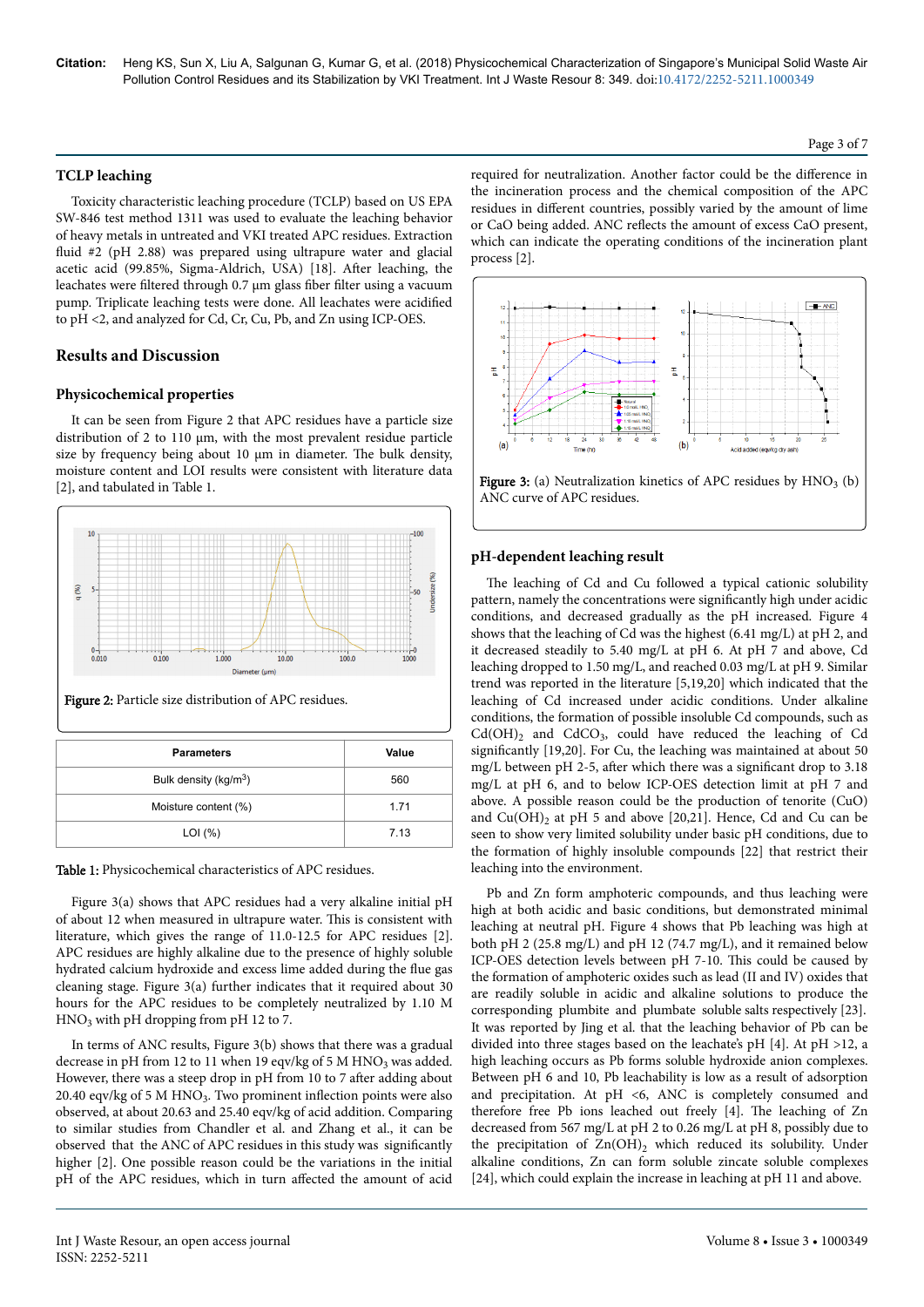The leaching of Cr was relatively low compared to Cd, Cu, Pb and Zn. At pH 2, the release was 0.71 mg/L, and it dropped steadily to 0.003 mg/L at pH 5. Between pH 5 and 10, the concentration of Cr fluctuated, with some concentrations below the ICP-OES detection limit. At pH 11 and 12, Cr leaching increased gradually to 0.028 mg/L and 0.074 mg/L, respectively. Similar Cr leaching results were observed from earlier studies by Quina et al. and Zhang et al [5,20]. Generally, the leaching of Cr in alkaline solid wastes depends on the oxidation state of Cr with +3 and +6 being the two dominant oxidation states. Cr(VI) compounds are more soluble and toxic compared to Cr(III) compounds, hence Cr(VI) leaching could be predominant in APC residues [25].

From the pH-dependent leaching results in Figure 4, it can be observed that acidic pH levels promote the leachability of most heavy metals, with an increase in leaching potential observed with decreasing pH. On the other hand, the most ideal pH range for the suppression of most heavy metal releases seems to occur between 7 and 10, with pH 7 having low leachability of Cr, Cu and Pb but still relatively high leachability of Cd and Zn. From the ANC results discussed in Section 3.1, there was a steep drop in pH from 10 to 7 at approximately 20.5 eqv/kg of acid addition. Hence, in order to extract more heavy metals as well as to facilitate industrial scalability, the following VKI treatment process will target to achieve an end pH of 7 as one of the treatment parameters for the APC residues.



## **Effect of H<sub>3</sub>PO<sub>4</sub> on VKI treatment**

The effect of dosage of  $H_3PO_4$  on the pH of APC residues is shown in Figure 5. Нe results indicated that the pH drop was not significant throughout the treatment process, even in cases where more  $H_3PO_4$ was used. While the use of 2 g and 4 g of  $\rm H_3PO_4$  per 100 g of APC residues allowed for an overall drop in pH, the drop in pH was not substantial as the pH remained at 11.9 after 1 hour.

When a greater dosage of  $H_3PO_4$  was used (e.g. 6 g and 9 g), the pH dropped initially to 11.9 and 12.0, respectively, but started to increase after 20 minutes. This can be explained from the alkalinity and ANC results from Section 3.1, where a concentration of approximately 1.10 M  $\text{HNO}_3$  was needed to bring down the pH from 12 to 7. Converting the 9 g of  $H_3PO_4$  added into ANC equivalent, it is approximately 0.918 mol/kg APC residues, which translated into a pH of approximately 11.8-12.0 based on Figure 3(b).

This means that excess  $H_3PO_4$  may need to be added in order to break the buffering capacity of the APC residues and lower the pH. A parallel study from Eighmy et al. has also shown that 1.2 mol of  $H_3PO_4$ per kg of APC residues only managed to reduce the pH slightly from 12.36-12.54 to 12.10-12.33 [8].





Economically, increasing the dosage of  $H_3PO_4$  further is not practical in scale-up operations due to the high acid costs. Since H3PO<sup>4</sup> alone could not bring down the high basal pH value of APC residues to 7 at an acceptable cost,  $CO<sub>2</sub>$  was introduced in the subsequent optimization experiments. When different dosages of  $H_3PO_4$  (0-1.5 g) were used together with a constant  $CO_2$  flow rate of 1500 cm<sup>3</sup>/min, the pH drop was more rapid as shown in Figure 6. Increasing the dosage of  $H_3PO_4$  reduced the time needed for the end pH to reach approximately 7. For instance, it took less than 60 minutes for pH to reach 7 when  $1.5$  g of  $H_3PO_4$  was used.





Looking at the TCLP pH results of the APC residues from Figure 7(a) after VKI treatment, it can be observed that the final pH was between 6.8 and 7. Increasing the dosage of  $H_3PO_4$  did not cause a pH decrease in the TCLP leachate. Нese results suggest that while using H3PO<sup>4</sup> alone in VKI treatment may not be economical, a combination of  $H_3PO_4$  and  $CO_2$  allows the end pH of the slurry to reach 7, which meets the VKI treatment criteria. In addition, the pH remained neutral at around 7 after TCLP, without a drop in pH despite having an acidic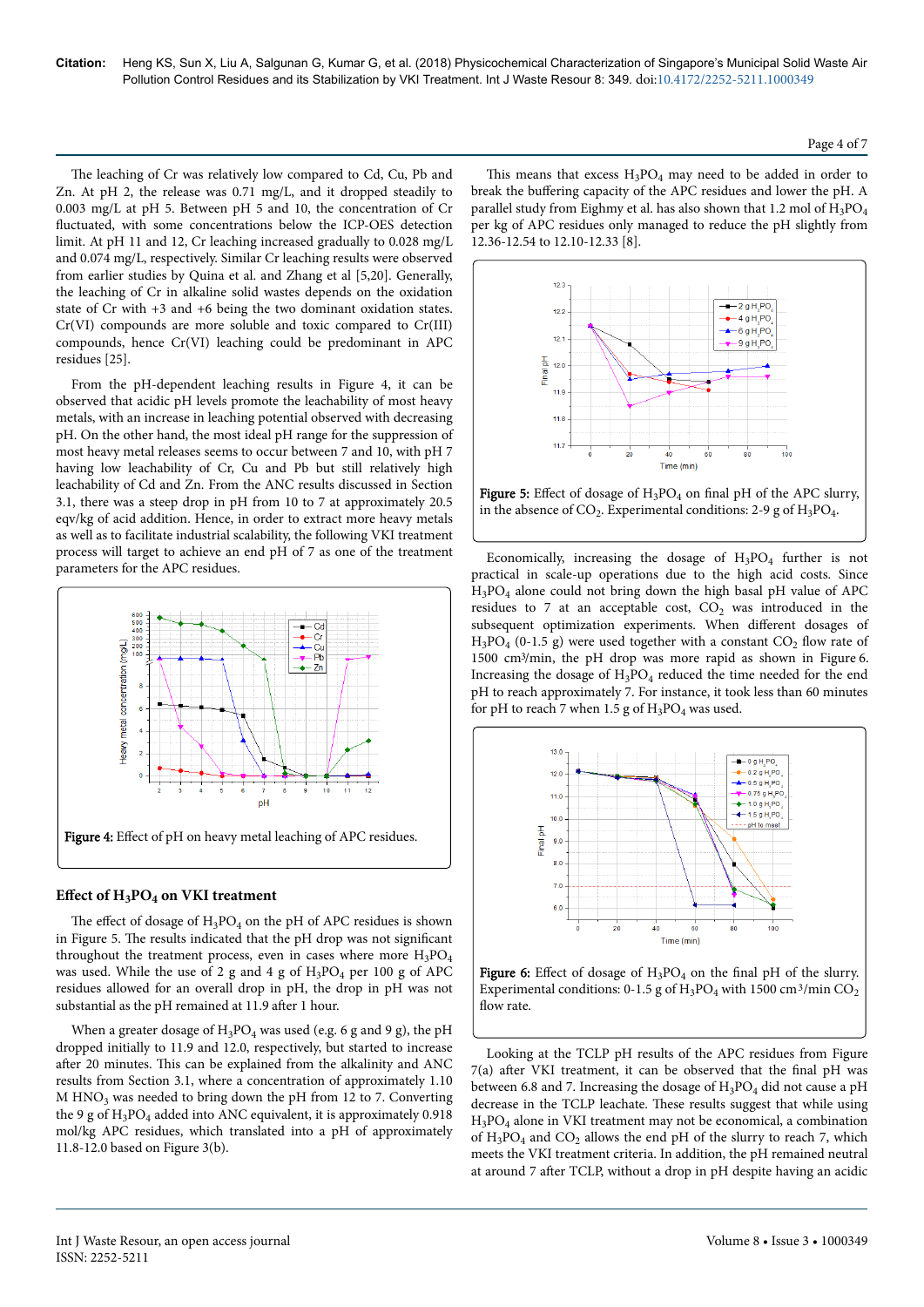extraction leachant (pH 2.88  $\pm$  0.05). This further proves that the buffering capacity of the APC residues was retained after VKI treatment.

In terms of the TCLP leaching of heavy metals before VKI treatment, Table 2 shows that only Pb failed Singapore's acceptance criteria for landfill disposal before VKI treatment for the sample of MSW APC residues [26]. After VKI treatment, the leaching of Pb decreased significantly by 3-5 orders of magnitude (Figure 7(b)). It appears that there is a sharp increase in Pb leaching as the mass of  $H_3PO_4$  used increased from 0.5 to 0.75 g. The effect of pH on Pb leaching is ruled out in this case, as Figure 7(a) shows that there is no significant difference in the TCLP end pH  $(6.9-7)$  for all the different H3PO<sup>4</sup> dosing treatment. Hence, there may be a possibility whereby a higher dosage of  $H_3PO_4$  causes Pb to leach out from certain Pb minerals, despite having stabilized matrixes within this neutral pH range. Further studies, however, will need to be conducted in order to verify this observation. In view of these results, the maximum limit for H3PO<sup>4</sup> dosage was capped at 0.5 g per 100 g of APC residues.



**Figure 7:** Effect of dosage of  $H_3PO_4$  (a) the final pH of treated APC residues' leachates, and (b) the leaching of Pb on treated APC residues after TCLP. Experimental conditions:  $0-1.5$  g of  $H_3PO_4$ with 1500 cm<sup>3</sup>/min CO2 flow rate.

| <b>Heavy metal</b><br>(mg/L) | Untreated             | 0.2 g $H_3$ PO <sub>4</sub>         |                                     | 0.5 g $H_3$ PO <sub>4</sub>         |                                     |                                   | <b>TCLP</b><br>limit                |           |
|------------------------------|-----------------------|-------------------------------------|-------------------------------------|-------------------------------------|-------------------------------------|-----------------------------------|-------------------------------------|-----------|
|                              |                       | 1500 cm $3$ /min<br>CO <sub>2</sub> | 2000 cm $3$ /min<br>CO <sub>2</sub> | 2500 cm $3$ /min<br>CO <sub>2</sub> | 1500 cm $3$ /min<br>CO <sub>2</sub> | 2000 $cm3/min$<br>CO <sub>2</sub> | 2500 cm $3$ /min<br>CO <sub>2</sub> | (mg/L)    |
| Cd                           | $3.24 \times 10^{-4}$ | 0.0529                              | 0.0312                              | 0.0519                              | 0.076                               | 0.0712                            | 0.0592                              |           |
| Cr                           | 0.0465                | 0.0388                              | 0.0273                              | 0.0167                              | 0.0543                              | 0.0189                            | 0.0199                              | 5         |
| Cu                           | 0.0537                | 0.222                               | 0.183                               | 0.268                               | 0.186                               | 0.175                             | 0.183                               | 100       |
| Pb                           | 56.4                  | $5 \times 10^{-5}$                  | 0.014                               | 0.0144                              | $1.27 \times 10^{-4}$               | 0.0173                            | 0.0182                              | 5         |
| Zn                           | 4.52                  | 18.8                                | 12.2                                | 16.2                                | 8.24                                | 8.83                              | 10.9                                | 100       |
| End pH                       | 12                    | 6.83                                | 6.71                                | 6.84                                | 7.03                                | 6.88                              | 6.73                                | <b>NA</b> |

Table 2: TCLP leaching results on untreated and VKI treated APC residues. Experimental conditions: 0.2 g and 0.5 g of H<sub>3</sub>PO<sub>4</sub> with 1500-2500  $\text{cm}^3/\text{min CO}_2$  flow rate.

### Effect of CO<sub>2</sub> on VKI treatment

Previous studies from Hjelmar and Birch in section 3.3 have shown that  $CO_2$  dosing in VKI treatment has the ability to lower the end pH of the slurry, while maintaining the buffering capacity of the APC residues [14]. However, looking at Figure 6,  $CO_2$  without  $H_3PO_4$ dosing resulted in a longer time (100 min) for the end pH to reach 7, compared to other set-ups where both  $CO<sub>2</sub>$  and  $H<sub>3</sub>PO<sub>4</sub>$  were used. In addition, the slurry generated was observed to be more viscous, which resulted in difficult slurry to handle and mix. These two points highlight the limited efficacy of  $CO<sub>2</sub>$  dosing alone, which may incur additional costs to future scale-up applications as longer time was needed.

Three  $CO_2$  flow rates (1500 cm<sup>3</sup>/min, 2000 cm<sup>3</sup>/min and 2500 cm<sup>3</sup>/ min) were further investigated, together with 0.2 g of  $H_3PO_4$  to evaluate the  $\text{CO}_2$  dosing effect on VKI treatment. It can be observed from Figure 8 that the drop in pH was faster when  $\mathrm{CO}_2$  was bubbled at a faster rate.  $CO<sub>2</sub>$  dissolves in water to form carbonic acid, and the carbonic acid further ionizes to form H<sup>+</sup>, HCO<sub>3</sub><sup>-</sup> and CO<sub>2</sub><sup>-</sup>. This aids in lowering the pH of the slurry  $[27]$ . All three  $CO<sub>2</sub>$  flow rates were able to achieve an end pH of around 7 easily after VKI treatment.



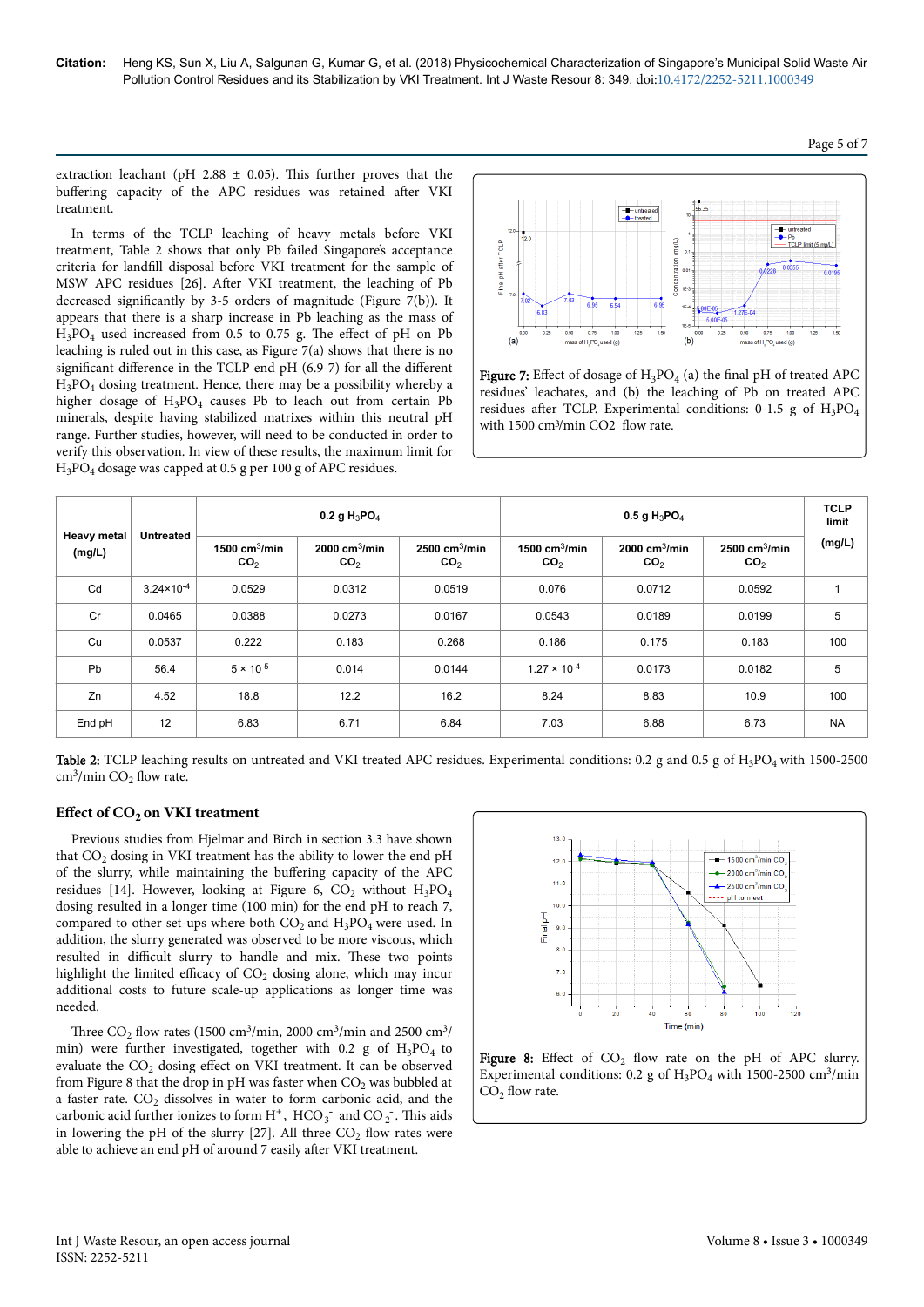#### **TCLP** leaching after VKI treatment

Table 2 shows the summary of the leaching of heavy metals before and after VKI treatment, using 0.2 and 0.5 g of  $H_3PO_4$  per 100 g of APC residues, with 1500, 2000 and 2500  $\text{cm}^3/\text{min CO}_2$  dosing. Leaching of Cd increased by two orders of magnitude after VKI treatment, but remained below Singapore's acceptance criteria limit for landfill disposal. It seems that both  $H_3PO_4$  and  $CO_2$  dosing had no effect in reducing the leaching of Cd, which is different from Hjelmar and Birch and Hjelmar et al. [14,15] which indicated a slight decrease in Cd leaching after treatment. However, different leaching methods were carried out as TCLP was used in this study, compared with batch leaching tests from Hjelmar and Birch and Hjelmar et al. [14,15]. Another reason could be the pH, as pH-dependent leaching results indicated that Cd has a tendency to leach more under acidic than neutral pH conditions.

The effect of VKI treatment was not obvious on the leaching of Cr, although there was a slight decrease in the leaching when the  $CO<sub>2</sub>$ dosage increased to 2500 cm<sup>3</sup>/min for both 0.2 g and 0.5 g  $\rm H_3PO_4$  setups. Pb leaching was reduced significantly to below ICP-OES detection limits when 1500 cm<sup>3</sup>/min CO<sub>2</sub> dosing was used together with 0.2 g of  $H_3PO_4$ . Carbonate ions resulting from  $CO_2$  interactions with water could bind with the lead (II) ions in the slurry to form stable and insoluble lead carbonates which provide chemical stabilization [27]. At the same time, some of the  $H_3PO_4$  present neutralizes the excess lime that is typically found in the APC residues and forms apatite or apatite-resembling materials that are thermodynamically stable and possess good pH buffering capacities  $[16,28]$ . H<sub>3</sub>PO<sub>4</sub> can also react with calcium carbonate (Equation 2), a by-product of the reaction between carbon dioxide and lime [29].

$$
CaCO3 + H3PO4 + H2O \leftrightarrow CaHPO4.2H2O + CO2
$$
 (2)

Calcium carbonate could react slowly with calcium phosphates, forming complex compounds such as calcium hydroxyapatite,  $Ca_{10}(PO_4)_6(OH)_2$  [28,30].  $Ca_{10}(PO_4)_6(OH)_2$  has been proposed as the fixation of several toxic divalent metal ions from aqueous solutions as it presents a high affinity with Pb [31].

However, when the  $CO_2$  dosing rate increased to 2000-2500  $\text{cm}^3/\text{s}$ min, Pb leaching increased by two orders of magnitude to 0.014-0.0182 mg/L, but was still below Singapore's acceptance criteria for landfill disposal of 5 mg/L. The same trend was observed when 0.5 g of  $\rm H_3PO_4$ was used. While a higher flow rate of  $\mathrm{CO}_2$  can be applied for field applications to achieve faster kinetics, it compromises the leaching of Pb. This implies that a  $CO_2$  flow rate of 1500  $cm^3/min$  is sufficient for the treatment of APC residues.

Leaching of Cu and Zn increased slightly after VKI treatment. For both heavy metals, the degree of influence caused by  $H_3PO_4$  in VKI treatment seems to be more dominant compared to  $CO<sub>2</sub>$ . Both leaching patterns showed lower results when 0.5 g of  $\rm H_3PO_4$  was used, compared to 0.2 g. The effect of  $CO_2$  dosing was not obvious in this case, as the leaching results varied among the three investigated flow rates.

#### **Results of one-step VKI treatment**

With the results obtained from the two-step VKI process, a one-step version of the VKI treatment was conducted using 0.5 g of  $\rm H_3PO_4$  with a  $CO_2$  flow rate of 2500 cm<sup>3</sup>/min. The time taken for the end pH to drop to 7 was slightly longer (90 min), compared to the two-step treatment which took 80 min. Нe suspension was also more viscous compared to the two-step treatment, which hindered the filtering process. In terms of heavy metal leaching, Figure 9 shows that the leaching of Cd, Cr, Cu, Pb and Zn from the one-step treatment was not significantly different compared to two-step treatment. This could imply that soluble metal salts can be removed effectively through the combination of washing and stabilization process.



Figure 9: Results of TCLP tests on untreated and treated APC residues for one-step and two-step VKI treatment. Experimental conditions: 0.5 g of  $H_3PO_4$  with 2500 cm<sup>3</sup>/min CO<sub>2</sub> flow rate.

It can be seen clearly that the one-step VKI treated APC residues were able to meet Singapore's acceptance criteria for landfill disposal. The fact that a comparable level of quality of the treated APC residues was attained from both one-step and two-step treatment processes suggests that the one-stage treatment is a promising and viable modification that yields positive results.

### **Conclusion**

This study provides a general perspective on the physiochemical properties on Singapore's APC residues produced from a MSW incineration plant, and the effect of VKI treatment on the leaching of heavy metals. The ANC studies have shown that the alkalinity and buffering capacity of APC residues were very high. From the pHdependent leaching results, Cd, Cr, Cu, Pb, and Zn, had relatively low release between pH 7 and 10. For ease of industrial applicability, the end pH for VKI treatment was fixed at 7.

The two-step VKI process was optimized with  $H_3PO_4$  and  $CO_2$  as the two main parameters. Using  $H_3PO_4$  alone was not able to achieve an end pH of 7 at a reasonable cost. Using  $CO<sub>2</sub>$  could bring the pH to 7, but the slurry became viscous which is not suitable for industrial application. Using both  $H_3PO_4$  and  $CO_2$  together proved to be successful in bringing the pH of the APC residues down to 7. Нe twostep VKI treatment on APC residues shows satisfactory stabilization with minimum leaching of heavy metals, and results for Pb leaching was significantly reduced. Subsequently, the development of the onestep VKI treatment was carried out using the optimized conditions from the two-step treatment. One-step VKI treatment was able to reduce the amount of water usage by 50%, due to the absence of the filtration process after initial washing. TCLP results of the treated APC residues from the one-step VKI treatment could achieve comparable metal leaching concentrations to the two-step process.